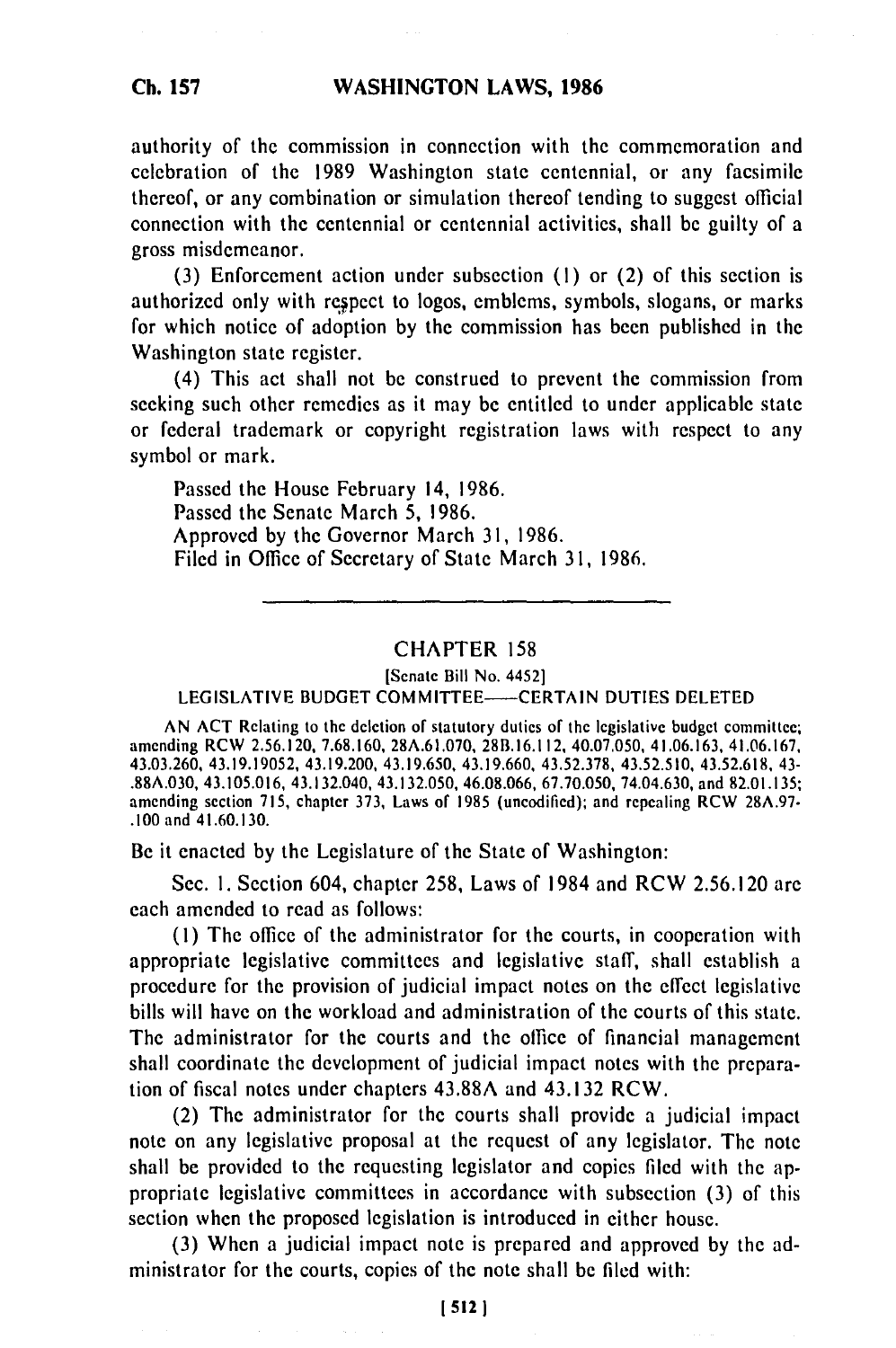(a) The chairperson of the committee to which the bill was referred upon introduction in the house of origin;

**(b)** The senate committee on ways and means;

(c) The house of representatives committee on ways and means,

**(d)** The senate judiciary committee;

(e) The house of representatives judiciary committee; and

**(f)** ((The legislative budget committee; and

 $\left(\frac{1}{\epsilon}\right)$ )) The office of financial management.

(4) This section shall not prevent either house of the legislature from acting on any bill before it as otherwise provided by the state Constitution, **by** law, and **by** the rules and joint rules of the senate and house of representatives, nor shall the lack of any judicial impact note as provided in this section or any error in the accuracy thereof affect the validity of any measure otherwise duly passed **by** the legislature.

Sec. 2. Section **16,** chapter 122, Laws of **1973** 1st ex. sess. and RCW **7.68.160** are each amended to read as follows:

Any person who has been injured as a result of a "criminal act" as herein defined on or after January **1, 1972** up to the effective date of this **1973** act, who would otherwise be eligible for benefits under this chapter, may for a period of ninety days from the effective date of this **1973** act, file a claim for benefits with the department on a form provided **by** the department. The department shall investigate and review such claims, and, within two hundred ten days of the effective date of this **1973** act, shall report to ((the legislative budget committee and)) the governor its findings and recommendations as to such claims, along with a statement as to what special legislative relief, if any, the department recommends should be provided.

Sec. **3.** Section 4, chapter **187,** Laws of **1983** and RCW **28A.61.070** are each amended to read as follows:

The association shall contract with the department of personnel for the department of personnel to audit in odd-numbered years the association's staff classifications and employees' salaries. The association shall give copies of the audit reports to the office of financial management( $(-t)$  the legislative budget committee;)) and the committees of each house of the legislature dealing with common schools.

Sec. 4. Section **11,** chapter **152,** Laws of **1977** ex. sess. as amended **by** section **17,** chapter **151,** Laws of **1979** and RCW **28B.16.112** are each amended to read as follows:

**(I)** In the conduct of salary and fringe benefit surveys under RCW 28B.16.1 **0** as now or hereafter amended, it is the intention of the legislature that the surveys be undertaken in a manner consistent with statistically accurate sampling techniques. For this purpose, a comprehensive salary and fringe benefit survey plan shall be submitted to the director of financial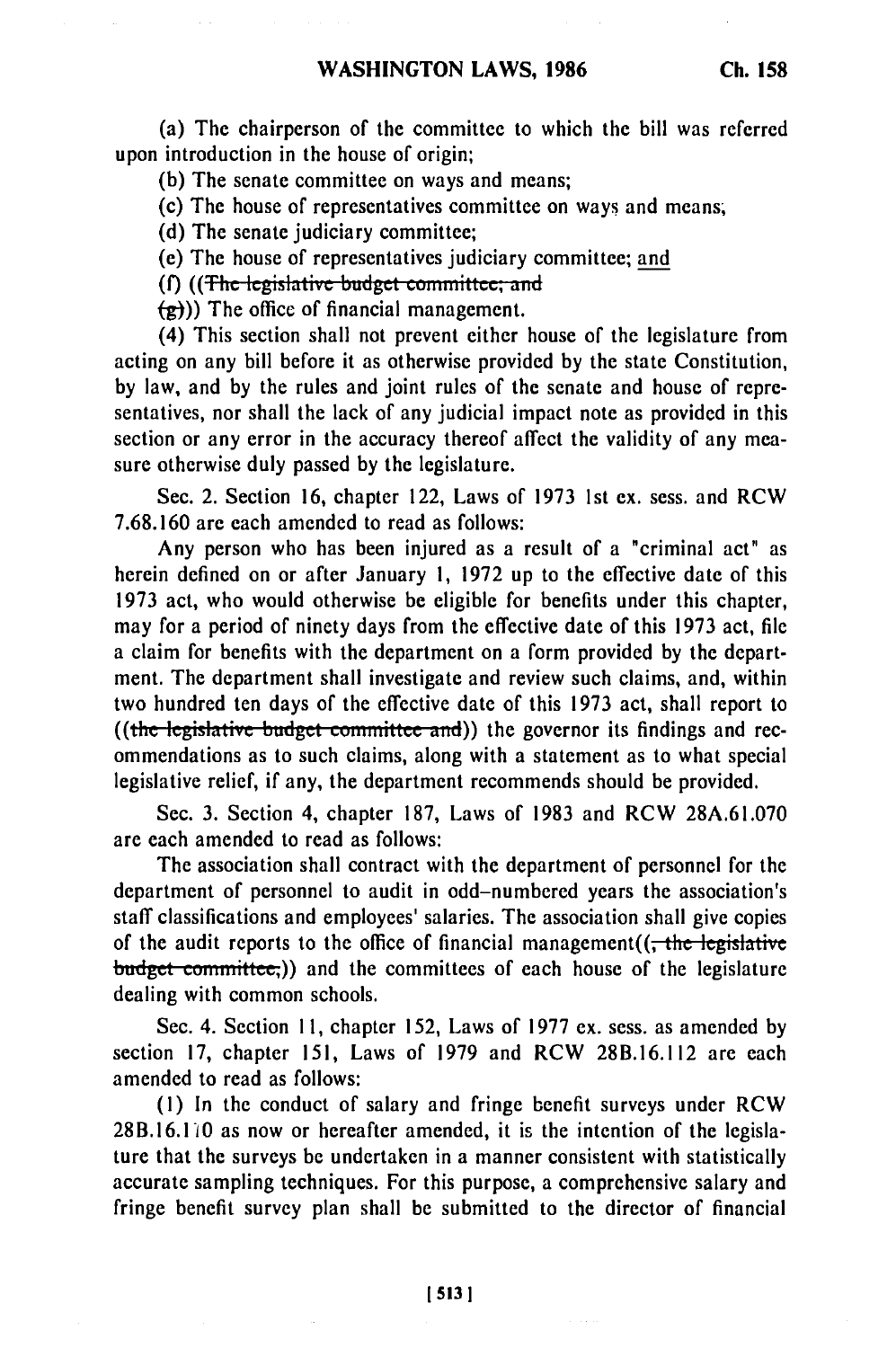management, employee organizations, and the standing committees for appropriations in the senate and house of representatives( $(-$ and- to the legislative budget committee)) six months before the beginning of each periodic survey required before regular legislative sessions. This comprehensive plan shall include but not be limited to the following:

(a) A complete explanation of the technical, statistical process to be used in the salary and fringe benefit survey including the percentage of accuracy expected from the planned statistical sample chosen for the survey and a definition of the term "prevailing rates" which is to be used in the planned survey;

(b) A comprehensive salary and fringe benefit survey model based on scientific statistical principles which:

(i) Encompasses the interrelationships among the various elements of the survey sample including sources of salary and fringe benefit data by organization type, size, and regional location;

(ii) Is representative of private and public employment in this state;

(iii) Ensures that, wherever practical, data from smaller, private firms are included and proportionally weighted in the survey sample; and

(iv) Indicates the methodology to be used in application of survey data to job classes used by state government;

(c). A prediction of the increase or decrease in total funding requirements expected to result from the pending salary and fringe benefit survey based on consumer price index information and other available trend data pertaining to Washington state salaries and fringe benefits.

(2) Every comprehensive survey plan shall fully consider fringe benefits as an element of compensation in addition to basic salary data. The plans prepared under this section shall be developed jointly by the higher education personnel board in conjunction with the department of personnel established under chapter 41.06 RCW. All comprehensive salary and fringe benefit survey plans shall be submitted on a joint signature basis by the higher education personnel board and the department of personnel. ((The legislative budget committee shall review and evaluate all survey plans be-<br>fore final implementation.))

**(3)** Interim or special surveys conducted under RCW 28B.16.110 as now or hereafter amended shall conform when possible to the statistical techniques and principles developed for regular periodic surveys under this section.

(4) The term "fringe benefits" as used in this section and in conjunction with salary surveys shall include but not be limited to compensation for:

(a) Leave time, including vacation, holiday, civil, and personal leave;

**(b)** Employer retirement contributions;

(c) Health and insurance payments, including life, accident, and hcalth insurance, workmen's compensation, and sick leave; and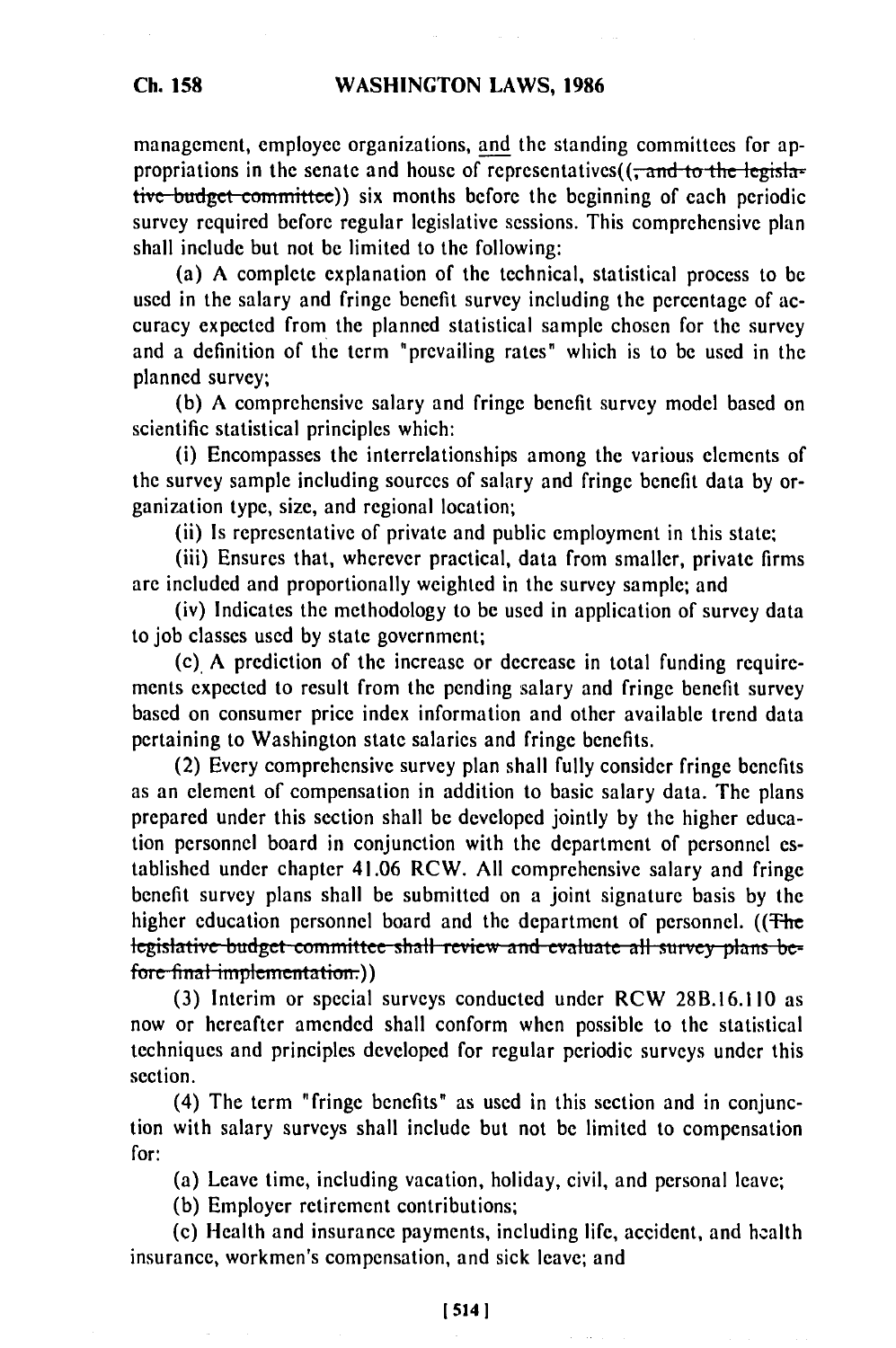**(d)** Stock options, bonuses, and purchase discounts where appropriate.

Sec. **5.** Section **5,** chapter **232,** Laws of 1977 ex. sess. and **RCW 40-** .07.050 are each amended to read as follows:

Neither the public printer nor any state agency shall print or authorize for printing any state publication that has been determined **by** the director to be inconsistent with RCW 40.07.030 except to the extent this requirement may conflict with the laws of the United States or any rules or regulations lawfully promulgated under those laws. A copy of any state publication printed without the approval of the director under the exceptions authorized in this section shall be filed with the director with a letter of transmittal citing the federal statute, rule, or regulation requiring the publication. ((The director shall submit a report of such exceptions, as filed; to the legislative budget committee at least annually.))

Sec. 6. Section 3, chapter 152, Laws of 1977 ex. sess. as amended by section 59, chapter 151, Laws of 1979 and RCW 41.06.163 are each amended to read as follows:

**(1)** In the conduct of salary and fringe benefit surveys under RCW 41.06.160 as now or hereafter amended, it is the intention of the legislature that the surveys be undertaken in a manner consistent with statistically accurate sampling techniques. For this purpose, a comprehensive salary and fringe benefit survey plan shall be submitted to the director of financial management, employee organizations, and the standing committees for appropriations of the senate and house of representatives((<del>, and to the legisla-</del> tive budget committee)) six months before the beginning of each periodic survey required before regular legislative sessions. This comprehensive plan shall include but not be limited to the following:

(a) A complete explanation of the technical, statistical process to be used in the salary and fringe benefit survey including the percentage of accuracy expected from the planned statistical sample chosen for the survey and a definition of the term "prevailing rates" which is to be used in the planned survey;

(b) A comprehensive salary and fringe benefit survey model based on scientific statistical principles which:

(i) Encompasses the interrelationships among the various elements of the survey sample including sources of salary and fringe benefit data by organization type, size, and regional location;

(ii) Is representative of private and public employment in this state;

(iii) Ensures that, wherever practical, data from smaller, private firms are included and proportionally weighted in the survey sample; and

(iv) Indicates the methodology to be used in application of survey data to job classes used by state government;

(c) A prediction of the increase or decrease in total funding requirements expected to result from the pending salary and fringe benefit survey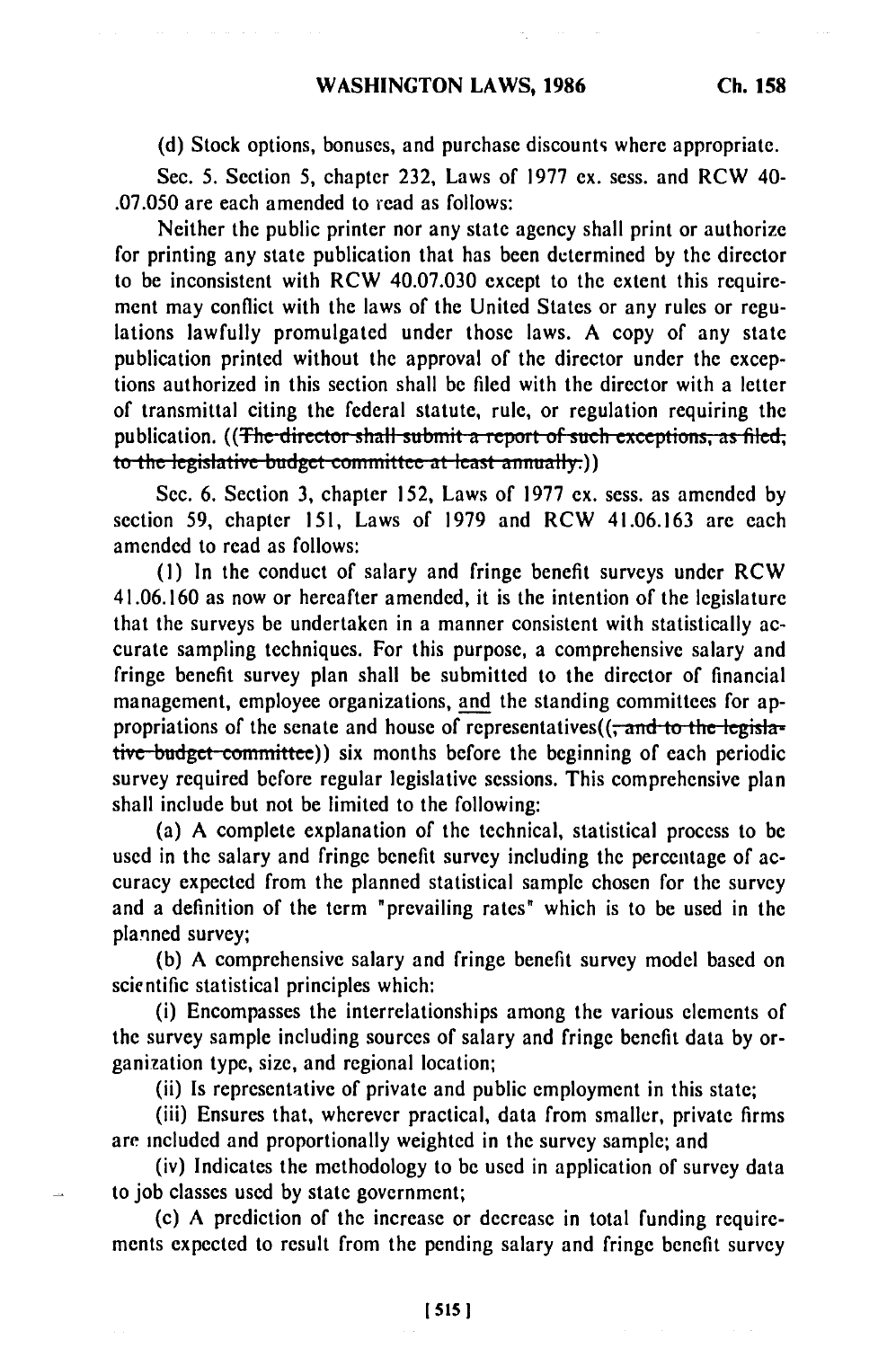### **WASHINGTON LAWS, 1986**

based on consumer price index information and other available trend data pertaining to Washington state salaries and fringe benefits.

(2) Every comprehensive survey plan shall fully consider fringe benefits as an element of compensation in addition to basic salary data. The plans prepared under this section shall be developed jointly by the department of personnel in conjunction with the higher education personnel board established under chapter 28B.16 RCW. All comprehensive salary and fringe benefit survey plans shall be submitted on a joint signature basis by the department of personnel and the higher education personnel board. ((The-legislative budget committee shall review and evaluate all survey plans before final implementation.))

**(3)** Interim or special surveys conducted under RCW 41.06.160 as now or hereafter amended shall conform when possible to the statistical techniques and principles developed for regular periodic surveys under this section.

(4) The term "fringe benefits" as used in this section and in conjunction with salary surveys shall include but not be limited to compensation for:

(a) Leave time, including vacation, holiday, civil, and personal leave;

**(b)** Employer retirement contributions;

(c). Health and insurance payments, including life, accident, and health insurance, workmen's compensation, and sick leave; and

**(d)** Stock options, bonuses, and purchase discounts where appropriate.

Sec. **7.** Section 5, chapter **152,** Laws of **1977** ex. sess. as last amended **by** section **3,** chapter 94, Laws of **1985** and RCW **41.06.167** are each amended to read as follows:

The department of personnel shall undertake comprehensive salary and fringe benefit surveys for officers of the Washington state patrol, with such surveys to **be** conducted in the year prior to the convening of every other one hundred five day regular session of the state legislature. In the year prior to the convening of each one hundred five day regular session during which a comprehensive salary and fringe benefit survey is not conducted, the department shall conduct a trend salary and fringe benefit survey. This survey shall measure average salary and fringe benefit movement which has occurred since the last comprehensive salary and fringe benefit survey was conducted. The results of each comprehensive and trend survey shall be completed and forwarded **by** September **30,** after review and concurrence **by** the chief of the Washington state patrol, to the governor and director of **fi**nancial management for their use in preparing budgets to be submitted to the succeeding legislature. **A** copy of the data and supporting documentation shall be furnished by the department of personnel to ((the legislative budget committee and)) the standing committees for appropriations of the senate and house of representatives. The office of financial management shall analyze the survey results and conduct investigations which may be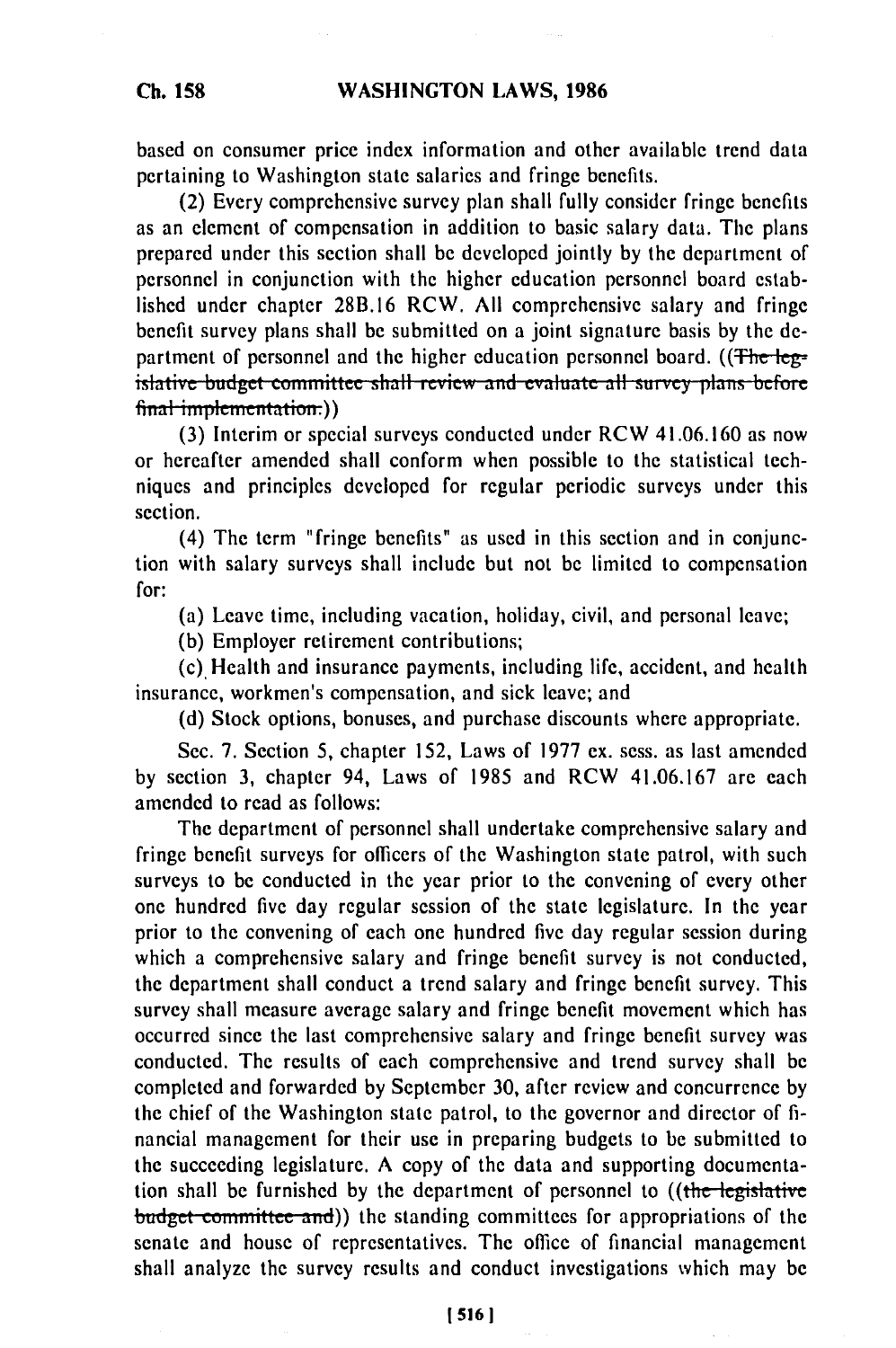necessary to arbitrate differences between interested parties regarding the accuracy of collected survey data and the use of such data for salary adjustment.

Surveys conducted by the department of personnel for the Washington state patrol shall be undertaken in a manner consistent with statistically accurate sampling techniques, including comparisons of weighted averages of salaries. This service performed by the department of personnel shall be on a reimbursable basis in accordance with the provisions of RCW 41.06- .080 as now existing or hereafter amended.

A comprehensive salary and fringe benefits survey plan shall be submitted jointly by the department of personnel and the Washington state patrol to the director of financial management, the committee on ways and means of the senate, and the committee on appropriations of the house of representatives ((and to the legislative budget committee)) six months before the beginning of each periodic survey. ((The legislative budget com $m$ ittee shall review and evaluate the survey plan before final implementation.))

The first comprehensive salary and fringe benefit survey required **by** this section shall be completed and forwarded to the governor and the director of financial management **by** September **30, 1986.** The first trend salary and fringe benefit survey required **by** this section shall be completed and forwarded to the governor and the director of financial management **by** September **30, 1988.**

Sec. **8.** Section **113,** chapter **287,** Laws of 1984 and RCW 43.03.260 are each amended to read as follows:

The office of financial management shall review the compensation levels established for the various boards and commissions **by** RCW 43.03.220, 43.03.230, 43.03.240, and 43.03.250. The conclusions of the review, together with any proposed legislation, shall be submitted to ((the legislative budget committee and)) the appropriate standing committees of the legislature by December **1,** 1988, and every four years thereafter.

Sec. 9. Section 6, chapter 21, Laws of 1975-'76 2nd ex. sess. as amended by section 98, chapter 151, Laws of 1979 and RCW 43.19.19052 are each amended to read as follows:

Initial policy determinations for the functions described in RCW 43- .19.1905 shall be developed and published within the 1975-77 biennium by the director, after consultation with the supply management advisory board for guidance and compliance by all state agencies, including educational institutions, involved in purchasing and material control. Modifications to these initial supply management policies established during the 1975-77 biennium shall be instituted by the director, after consultation with the advisory board, in future biennia as required to maintain an efficient and up-todate state supply management system. The director shall transmit to the governor and the legislature in June 1976 and June 1977 a progress report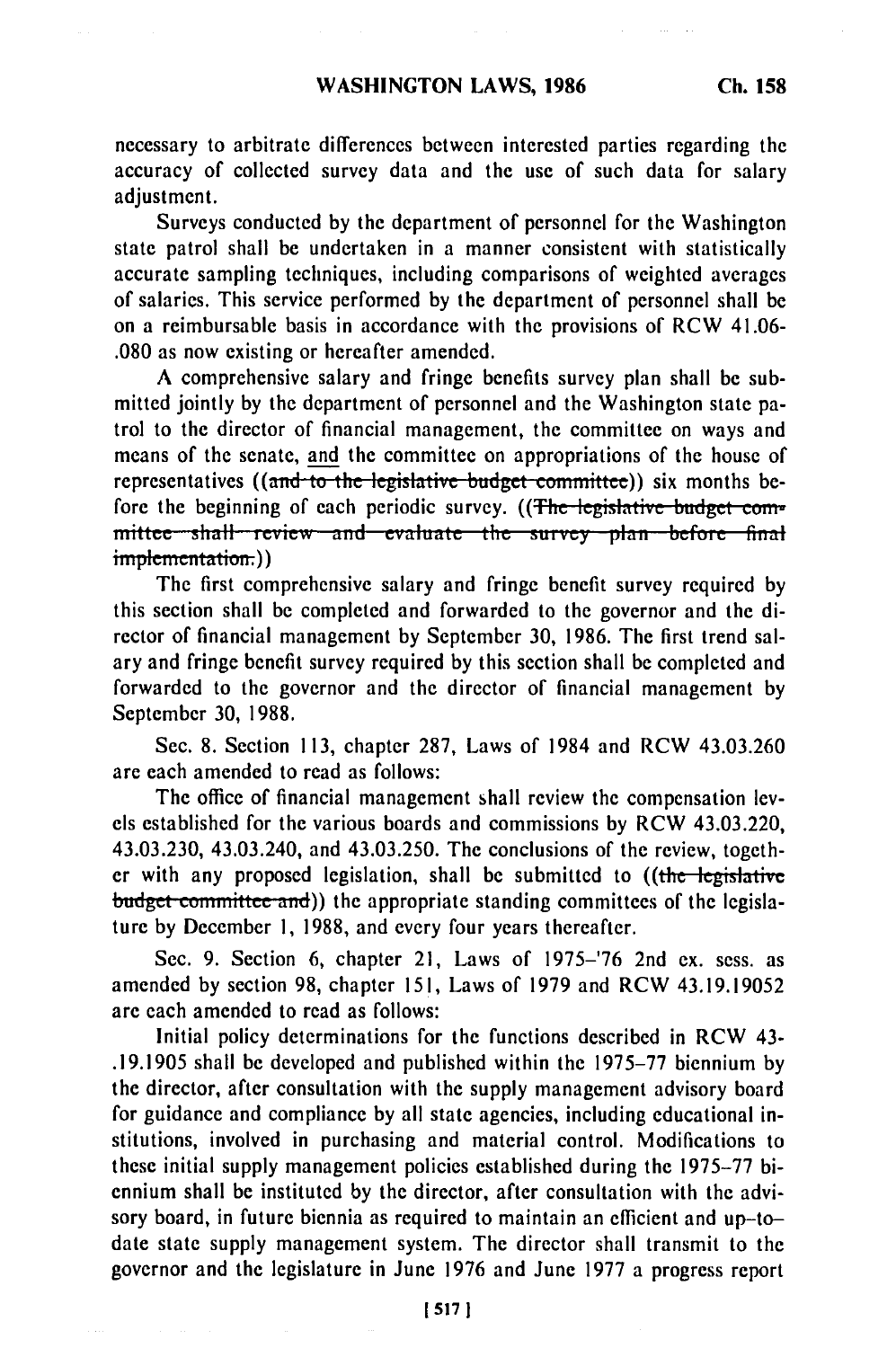### **WASHINGTON** LAWS, **1986**

which indicates the degree of accomplishment of each of these assigned duties, and which summarizes specific achievements obtained in increased effectiveness and dollar savings or cost avoidance within the overall state purchasing and material control system. The second progress report in June 1977 shall include a comprehensive supply management plan which includes the recommended organization of a state-wide purchasing and material control system and development of an orderly schedule for implementing such recommendation. In the interim between these annual progress reports, the director shall furnish periodic reports to the office of financial management ((and the legislative budget committee)) for review of progress being accomplished in achieving increased efficiencies and dollar savings or cost avoidance.

It is the intention of the legislature that measurable improvements in the effectiveness and economy of supply management in state government shall be achieved during the 1975-77 biennium, and each biennium thereafter. All agencies, departments, offices, divisions, boards, and commissions and educational, correctional, and other types of institutions are required to cooperate with and support the development and implementation of improved efficiency and economy in purchasing and material control. To effectuate this legislative intention, the director, in consultation with the supply management advisory board, and through the state purchasing and material control director, shall have the authority to direct and require the submittal of data from all state organizations concerning purchasing and material control matters.

Sec. 10. Section 43.19.200, chapter 8, Laws of 1965 as last amended by section 2, chapter 102, Laws of 1984 and RCW 43.19.200 are each amended to read as follows:

ĵ.

(I) The governing authorities of the state's educational institutions, the elective state officers, the supreme court, the court of appeals, the administrative and other departments of the state government, and all appointive officers of the state, shall prepare estimates of the supplies required for the proper conduct and maintenance of their respective institutions, offices, and departments, covering periods to be fixed by the director, and forward them to the director in accordance with his directions. No such authorities, officers, or departments, or any officer or employee thereof, may purchase any article for the use of their institutions, offices, or departments, except in case of emergency purchases as provided in subsection (2) of this section.

(2) The authorities, officers, and departments enumerated in subsection **(1)** of this section may make emergency purchases in response to unforeseen circumstances beyond the control of the agency which present a real, immediate, and extreme threat to the proper performance of essential functions or which may reasonably be expected to result in excessive loss or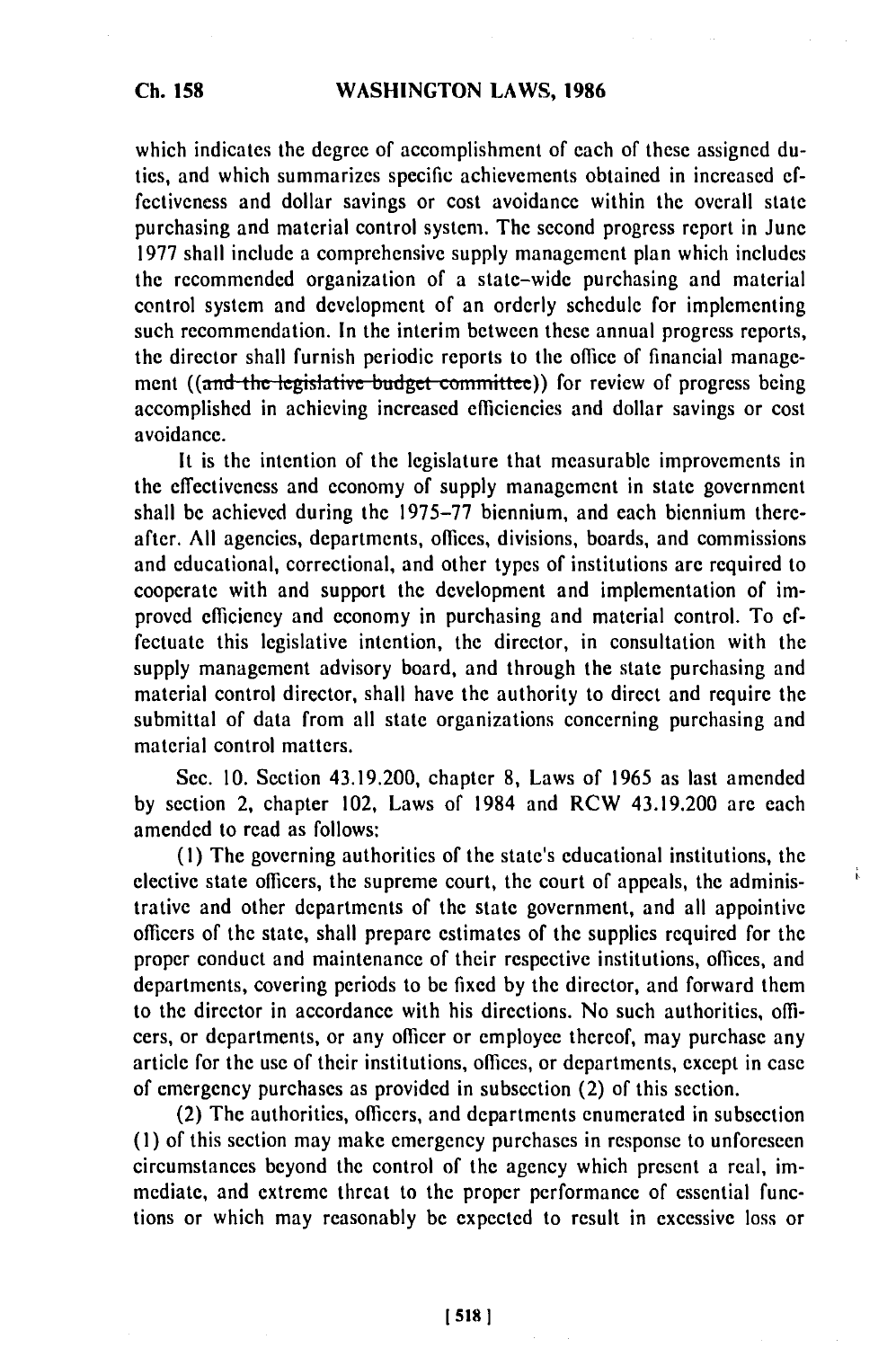damage to property, bodily injury, or loss of life. When an emergency purchase is made, the agency head shall submit written notification of the purchase, within three days of the purchase, to the director of general administration. This notification shall contain a description of the purchase, description of the emergency and the circumstances leading up to the emergency, and an explanation of why the circumstances required an emergency purchase.

(3) Purchases made for the state's educational institutions, the offices of the elective state officers, the supreme court, the court of appeals, the administrative and other departments of the state government, and the offices of all appointive officers of the state, shall be paid for out of the moneys appropriated for supplies, material, and service of the respective institutions, offices, and departments.

(4) The director of general administration shall submit, on an annual basis, the written notifications required by subsection (2) of this section to ((the legislative budget committee and)) the director of financial management. ((<del>The legislative budget committee shall review these notifications for compliance with legislative intent.))</del>

Sec. **11.** Section 3, chapter 86, Laws of 1977 ex. sess. and RCW 43- .19.650 are each amended to read as follows:

The director of general administration, through the printing and duplicating management center, shall hereafter approve or take such other action as is deemed necessary regarding the purchase or acquisition of any printing, microfilm, or other duplicating equipment, other than typewriters, by any official or agency of the state.

The staff of the printing and duplicating management center shall develop a copier, duplicating, printing, and microfilm plan for the state, shall monitor implementation of the plan, shall recommend any necessary changes in the plan to the director, and shall develop and promulgate status reports to the governor((<del>, the legislative budget committee,</del>)) and to the pertinent executive branch agencies.

Sec. 12. Section 5, chapter 86, Laws of 1977 ex. sess. as amended by section 106, chapter 151, Laws of 1979 and RCW 43.19.660 are each amended to read as follows:

The operation of the printing and duplicating management center shall be financed by the director of the department of general administration from moneys appropriated by the legislature.

The director of the department of general administration shall be responsible for establishing realistic fees to be charged for services rendered by the printing and duplicating management center. The director of financial management shall approve any fees prior to their implementation. All fees and charges collected for services rendered by the printing and duplicating management center shall be deposited in the general fund. It is the intent of RCW 43.19.640 through 43.19.665 that the fees paid by the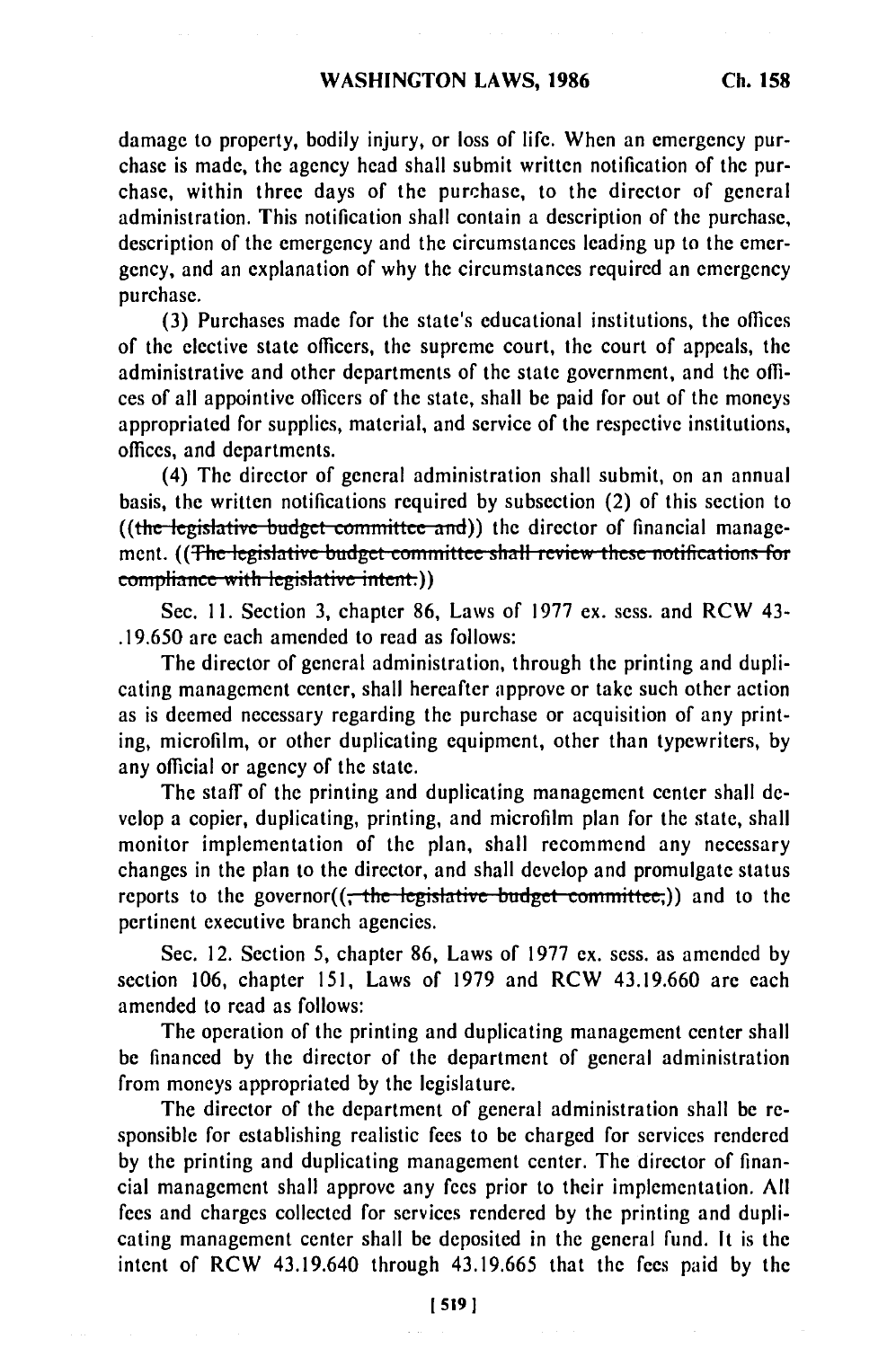## **WASHINGTON LAWS, 1986**

agencies and the savings experienced from the activities of the printing and duplicating management center shall more than offset the operating costs of the center.

The director of the department of general administration shall, in December of each calendar year, submit a report of all reported savings by each agency for the year to the senate committee on ways and means $((,))$ and the house committee on appropriations( $\left($ , and the legislative budget committee)).

Sec. **13.** Section **1,** chapter 220, Laws of 1979 ex. sess. as last amended by section 8, chapter 43, Laws of 1982 1st ex. sess. and RCW 43.52.378 are each amended to read as follows:

The executive board of any operating agency constructing, operating, terminating, or decommissioning a nuclear power plant under a site certification agreement issued pursuant to chapter 80.50 RCW shall appoint an administrative auditor. The administrative auditor shall be deemed an officer under chapter 42.23 RCW. The appointment of the administrative auditor shall be in addition to the appointment of the auditor for the issuance of warrants and other purposes as provided in RCW 43.52.375. The executive board shall retain a qualified firm or firms to conduct performance audits which is in fact independent and does not have any interest, direct or indirect, in any contract with the operating agency other than its employment hereunder. No member or employee of any such firm shall be connected with the operating agency as an officer, employee, or contractor. The administrative auditor and the firm or firms shall be independently and directly responsible to the executive board of the operating agency. The executive board shall require a firm to conduct continuing audits of the methods, procedures and organization used by the operating agency to control costs, schedules, productivity, contract amendments, project design and any other topics deemed desirable by the executive board. The executive board may also require a firm to analyze particular technical aspects of the operating agency's projects and contract amendments. The firm or firms shall provide advice to the executive board in its management and control of the operating agency. At least once each year, the firm or firms shall prepare and furnish a report of its actions and recommendations to the executive board for the purpose of enabling it to attain the highest degree of efficiency in the management and control of any thermal power project under construction or in operation. The administrative auditor shall assist the firm or firms in the performance of its duties. The administrative auditor and the firm or firms shall consult regularly with the executive board and furnish any information or data to the executive board which the administrative auditor, firm, or executive board deems helpful in accomplishing the purpose above stated. The administrative auditor shall perform such other duties as the executive board shall prescribe to accomplish the purposes of this section.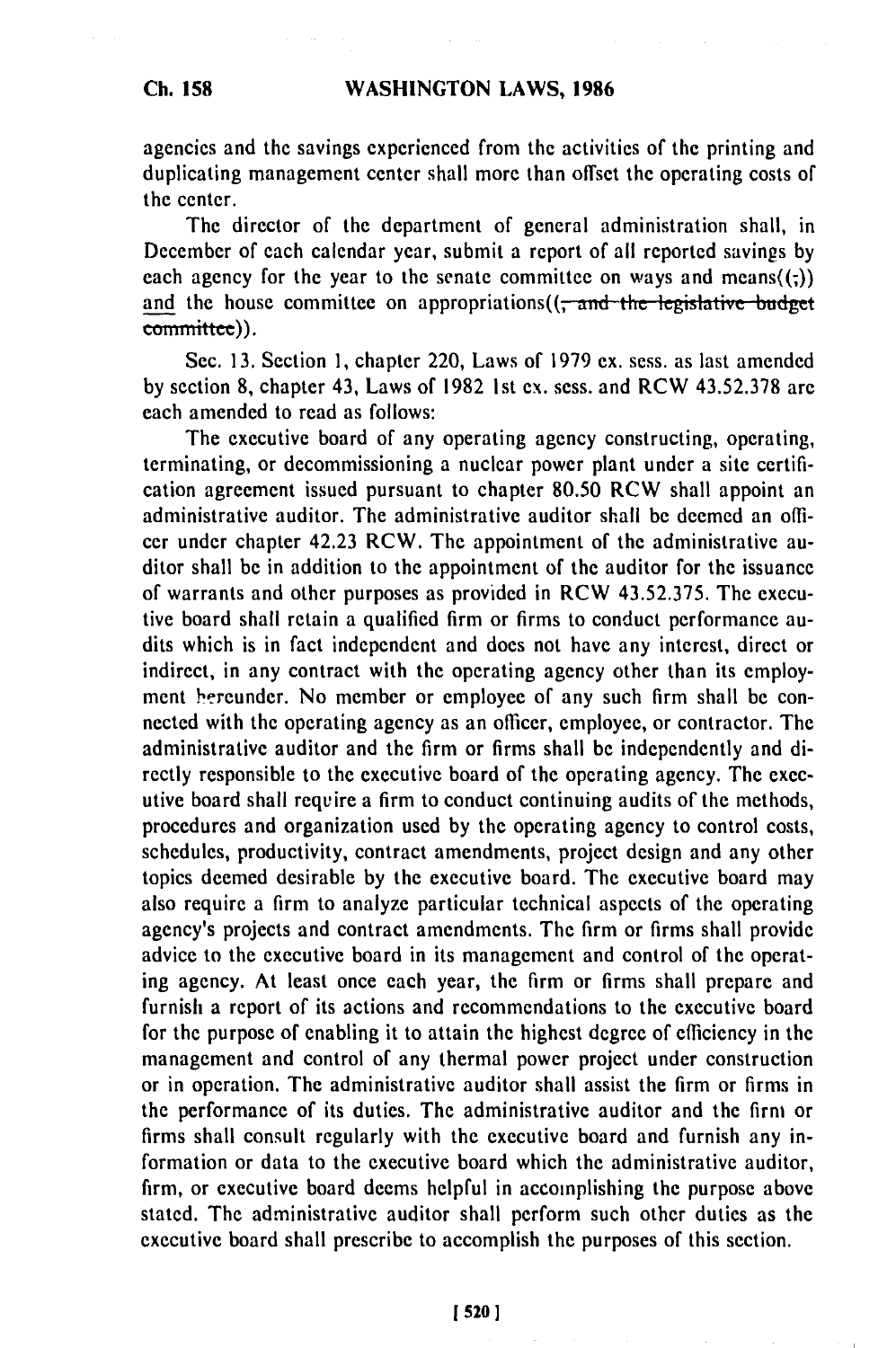ł

**((in addition to the powers and duties conferred by chapter 44.28)** RCW, the legislative budget committee shall evaluate such management audits as to adequacy and effectiveness of procedure and shall consult with **and make reports and recommendations to the executive board. The operat**ing agency shall reimburse the legislative budget committee for all costs of furnishing such services.))

The operating agency shall file a copy of each firm's reports, ((and the legislative budget committee shall file a copy of each of its reports or rec**ommendations in a timely manner.)) prepared in accordance with this sec**tion, with the respective chairmen of the senate and house energy and utilities committees in a timely manner. Upon the concurrent request of the chairmen of the senate or house energy and utilities committees, the operating agency shall report to the committees on a quarterly basis.

Sec. 14. Section 5, chapter **173,** Laws of **1981** and RCW **43.52.510** are each amended to read as follows:

The administrative auditor shall **file** with the executive board or executive committee of the operating agency a quarterly report relating to compliance **by** the operating agency with RCW 43.52.490 through 43.52.505. The administrative auditor shall also file copies of the report ((with the legislative budget committee, which shall file a copy of each report)) with the respective chairpersons of the energy and utilities committees of the senate and house of representatives under RCW 43.52.378.

Sec. 15. Section 7, chapter 44, Laws of 1982 Ist ex. sess. and RCW 43.52.618 are each amended to read as follows:

**(i)** Except as provided otherwise in this chapter, a joint operating agency shall purchase any item or items of materials, equipment or supplies, the estimated cost of which is in excess of five thousand dollars exclusive of sales tax, or order work for construction of generating projects and associated facilities, the estimated cost of which is in excess of ten thousand dollars exclusive of sales tax, by contract in accordance with RCW 54.04.070 and 54.04.080, which require sealed bids for contracts.

(2) When a joint operating agency chooses to use one or more of the exceptions to sealed bid contracting specified in this chapter, the agency shall certify to the senate and house committees on energy and utilities ((and the legislative budget committee)) in writing within thirty days after the contract is signed, that such contract is in the public interest, state the reason or reasons why, and indicate the estimated cost savings or schedule improvement to the project compared to contracting for the same material, supplies, equipment or work through completion of work as contracted, including termination costs, or through sealed bids.

Sec. 16. Section 3, chapter 25, Laws of 1977 ex. sess. as last amended by section **1,** chapter 112, Laws of 1979 ex. sess. and RCW 43.88A.030 are each amended to read as follows: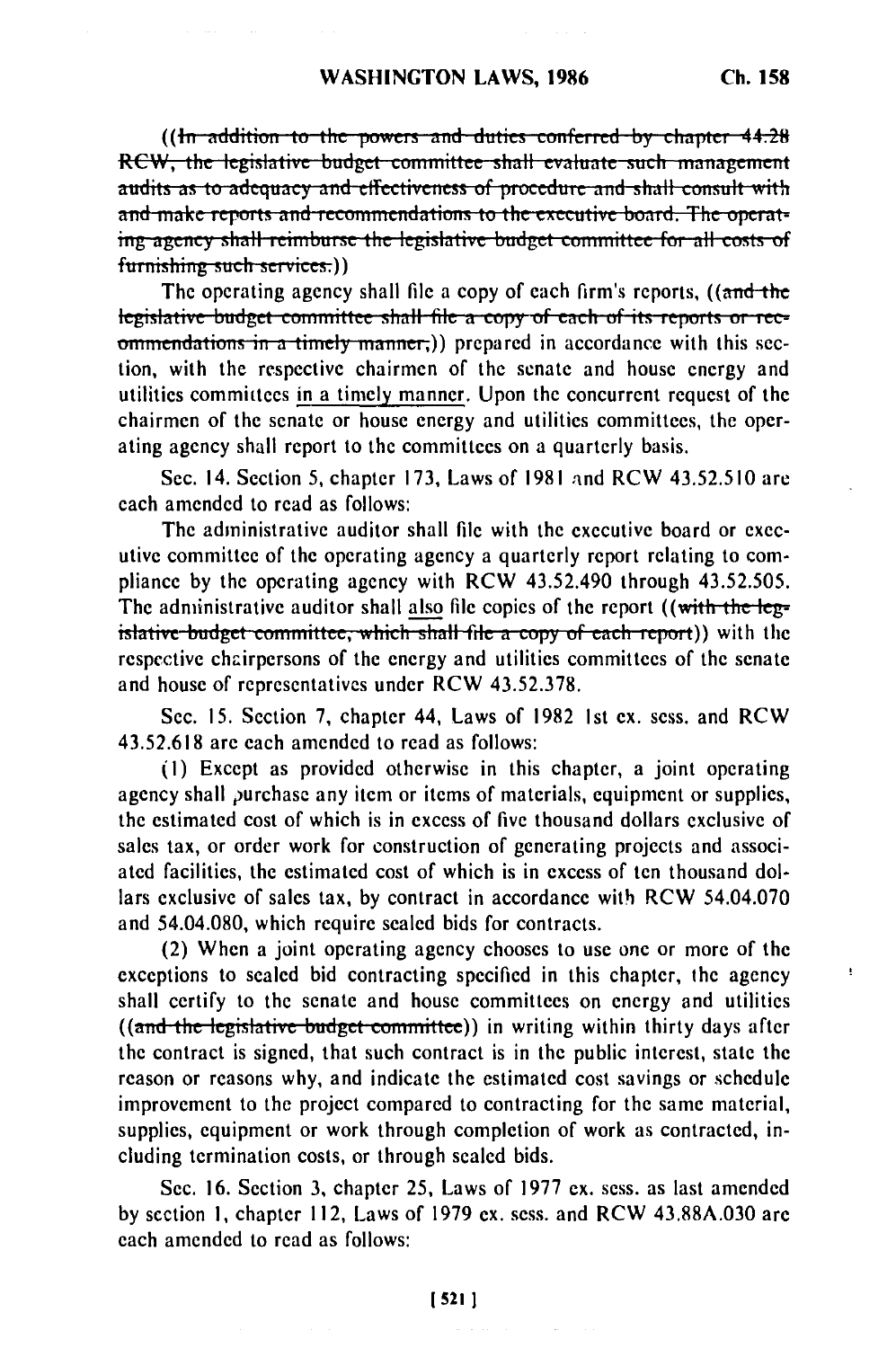When a fiscal note is prepared and approved as to form, accuracy, and completeness by the office of financial management, which depicts the expected fiscal impact of a bill or resolution, copies shall **be** filcd immediately with:

**(I)** The chairperson of the committee to which the bill or resolution was referred upon introduction in the house of origin;

(2) The senate committee on ways and means, or its successor; and

**(3)** The house committees on revenue and appropriations, or their successors((<del>; and</del><br>
(4) The legislative budget committee)).

Whenever possible, such fiscal note shall be provided prior to or at the time the bill or resolution is first heard by the committee of reference in the house of origin.

When a fiscal note has been prepared for a bill or resolution, a copy of the fiscal note shall **be** placed in the bill books or otherwise attached to the bill or resolution and shall remain with the bill or resolution throughout the legislative process insofar as possible.

Sec. 17. Section 2, chapter 219, Laws of 1973 1st ex. sess. and RCW 43.105.016 are each amended to read as follows:

It is the intention of the legislature that this chapter shall form the basis for the formulation of a long range state automated data processing plan to satisfy the requirements of the legislative, executive, and judicial branches of state government. Each legislative, executive, and judicial agency of state government shall study and define its automated data processing requirements in order that the plan allow for the unique requirements of each branch. All agencies of state government are required to cooperate with and support the development and implementation of this plan. To effectuate this intention, the state data processing authority shall have the authority to direct and require the submittal of data from all state agencies, including data from the state auditor, concerning local government agencies. In addition, the state auditor shall conduct a fiscal-legal audit of the completion of the tasks for the authority specified by RCW **43.105.043((**; and the legislative budget committee; or its successor, shall **conduct a performance audit of such tasks)).** 

Sec. 18. Section 4, chapter **19,** Laws of 1977 **ex.** sess. as amended by section 151, chapter 151, Laws of 1979 and RCW 43.132.040 are each amended to read as follows:

When a fiscal note is prepared and approved as to form and completeness by the director of financial management, the director shall transmit copies immediately to:

(i) The requesting legislator;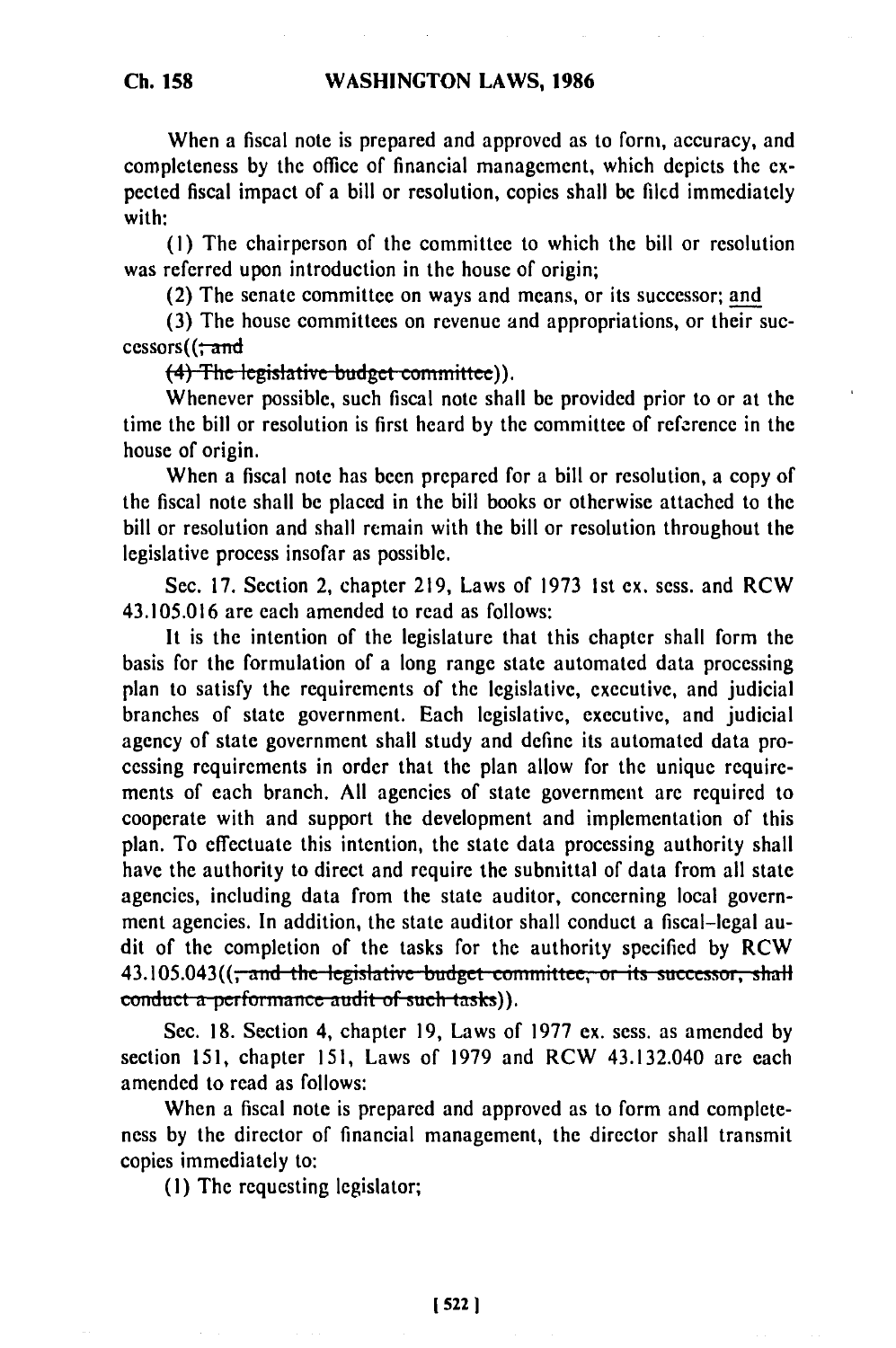**(2)** With respect to proposed legislation held **by** the senate, the chairperson of the committee which holds or has acted upon the proposed legislation, the chairperson of the ways and means committee, the chairperson of the local government committee, and the secretary of the senate; and

(3) With respect to proposed legislation held by the house of representatives, the chairperson of the committee which holds or has acted upon the proposed legislation, the chairpersons of the revenue and taxation and appropriations committees, the chairperson of the local government committee, and the chief clerk of the house of representatives( $(\frac{1}{1}$  and  $(4)$  The legislative budget committee)).

Sec. **19.** Section 5, chapter 19, Laws of **1977** ex. sess. as amended **by** section 152, chapter 151, Laws of 1979 and RCW 43.132.050 are each amended to read as follows:

The office of financial management ((and the legislative budget committer(e)) may make additional copies of the fiscal note available to members of the legislature and others on request.

At the request of any member of the senate or house of representatives, whichever is considering the proposed legislation, and unless it is prohibited by the rules of the body, copies of the fiscal note or a synopsis thereof shall be placed on the members' desks at the time the proposed legislation takes its place on the second reading calendar.

Whenever proposed legislation accompanied by such a fiscal note is passed by either the senate or the house of representatives, the fiscal note shall be transmitted with the bill to the other house.

Sec. 20. Section 2, chapter 169, Laws of 1975 Ist ex. sess. as last amended by section 14, chapter 163, Laws of 1982 and RCW 46.08.066 are each amended to read as follows:

(1) Except as provided in subsection (3) of this section, the department of licensing is authorized to issue confidential motor vehicle license plates to units of local government and to agencies of the federal government for law enforcement purposes only.

(2) Except as provided in subsections (3) and (4) of this section the use of confidential plates on vehicles owned or operated by the state of Washington by any officer or employee thereof, shall be limited to confidential, investigative, or undercover work of state law enforcement agencies, confidential public health work, and confidential public assistance fraud or support investigations.

(3) Any state official elected on a state-wide basis shall be provided on request with one set of confidential plates for use on official business. When necessary for the personal security of any other public officer, or public employee, the chief of the Washington state patrol may recommend that the director issue confidential plates for use on an unmarked publicly owned or controlled vehicle of the appropriate governmental unit for the conduct of official business for the period of time that the personal security of such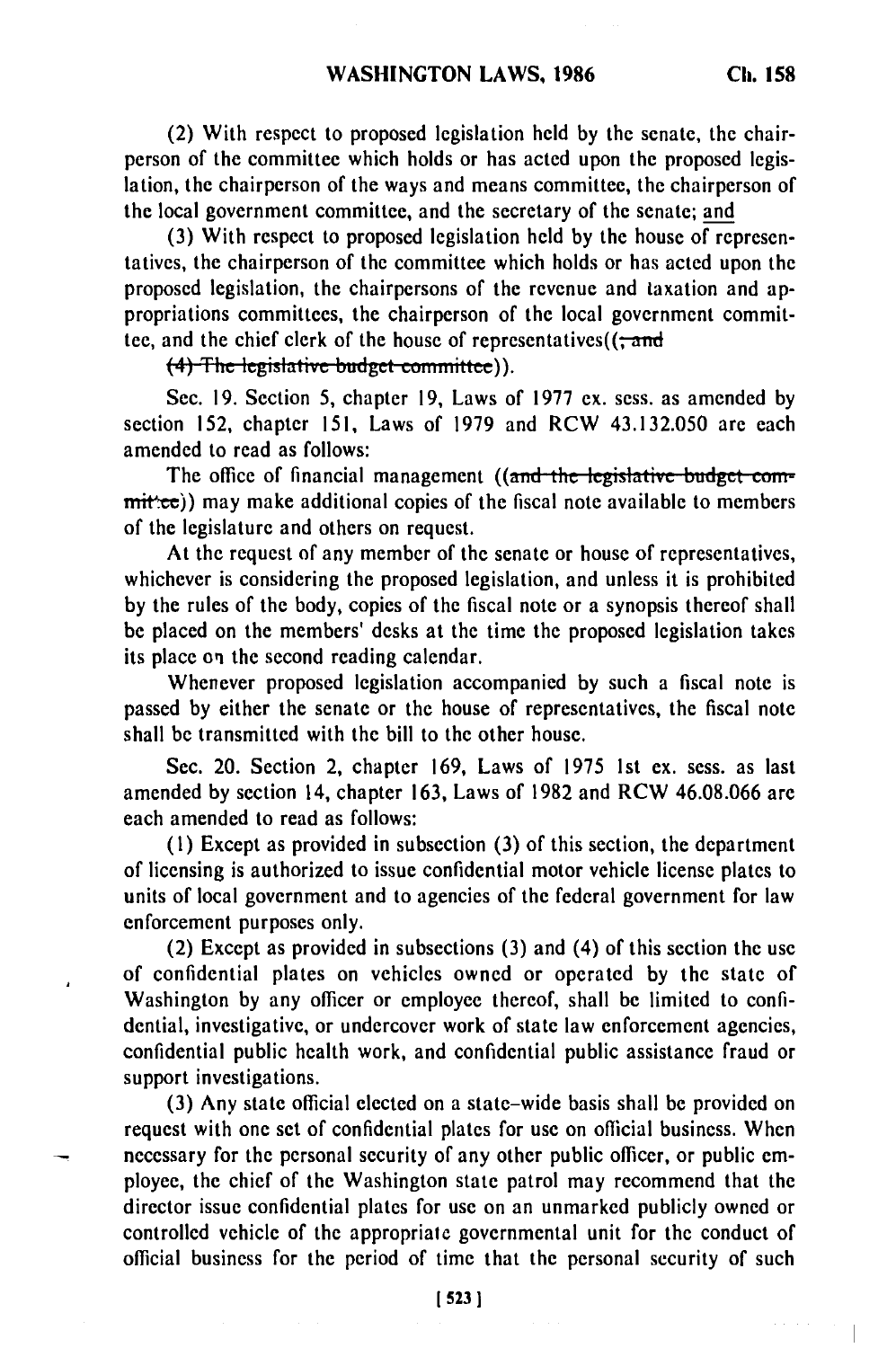state official, public officer, or other public employee may require. The office of the state treasurer may use an unmarked state owned or controlled vehicle with confidential plates where required for the safe transportation of either state funds or negotiable securities to or from the office of the state treasurer.

(4) The director of licensing may issue rules and regulations governing applications for, and the use of, such plates by law enforcement and other public agencies. ((The legislative auditor shall periodically examine or re-<br>quire filing of a current listing of the total number of such plates issued to any law enforcement or other public agency. Reports on the utilization of such plates shall be submitted to the legislative budget committee and to the  $legislature.)$ )

Sec. 21. Section 5, chapter 7, Laws of 1982 2nd ex. sess. as amended by section 2, chapter 375, Laws of 1985 and RCW 67.70.050 are each amended to read as follows:

There is created the office of director of the state lottery. The director shall be appointed by the governor with the consent of the senate. The director shall serve at the pleasure of the governor and shall receive such salary as is determined by the governor, but in no case may the director's salary be more than ninety percent of the salary of the governor. The director shall:

(I) Supervise and administer the operation of the lottery in accordance with the provisions of this chapter and with the rules of the commission.

(2) Appoint such deputy and assistant directors as may be required to carry out the functions and duties of his office: PROVIDED, That the provisions of the state civil service law, chapter 41.06 RCW, shall not apply to such deputy and assistant directors.

(3) Appoint such professional, technical, and clerical assistants and employees as may be necessary to perform the duties imposed by this chapter: PROVIDED, That the provisions of the state civil service law, chapter 41.06 RCW, shall not apply to such employees as are engaged in undercover audit or investigative work or security operations but shall apply to other employees appointed by the director, except as provided for in subsection (2) of this section.

(4) In accordance with the provisions of this chapter and the rules of the commission, license as agents to sell or distribute lottery tickets such persons as in his opinion will best serve the public convenience and promote the sale of tickets or shares. The director may require a bond from every licensed agent, in such amount as provided in the rules of the commission. Every licensed agent shall prominently display his license, or a copy thereof, as provided in the rules of the commission. License fees may be established by the commission, and, if established, shall be deposited in the state lottery account created by RCW 67.70.230.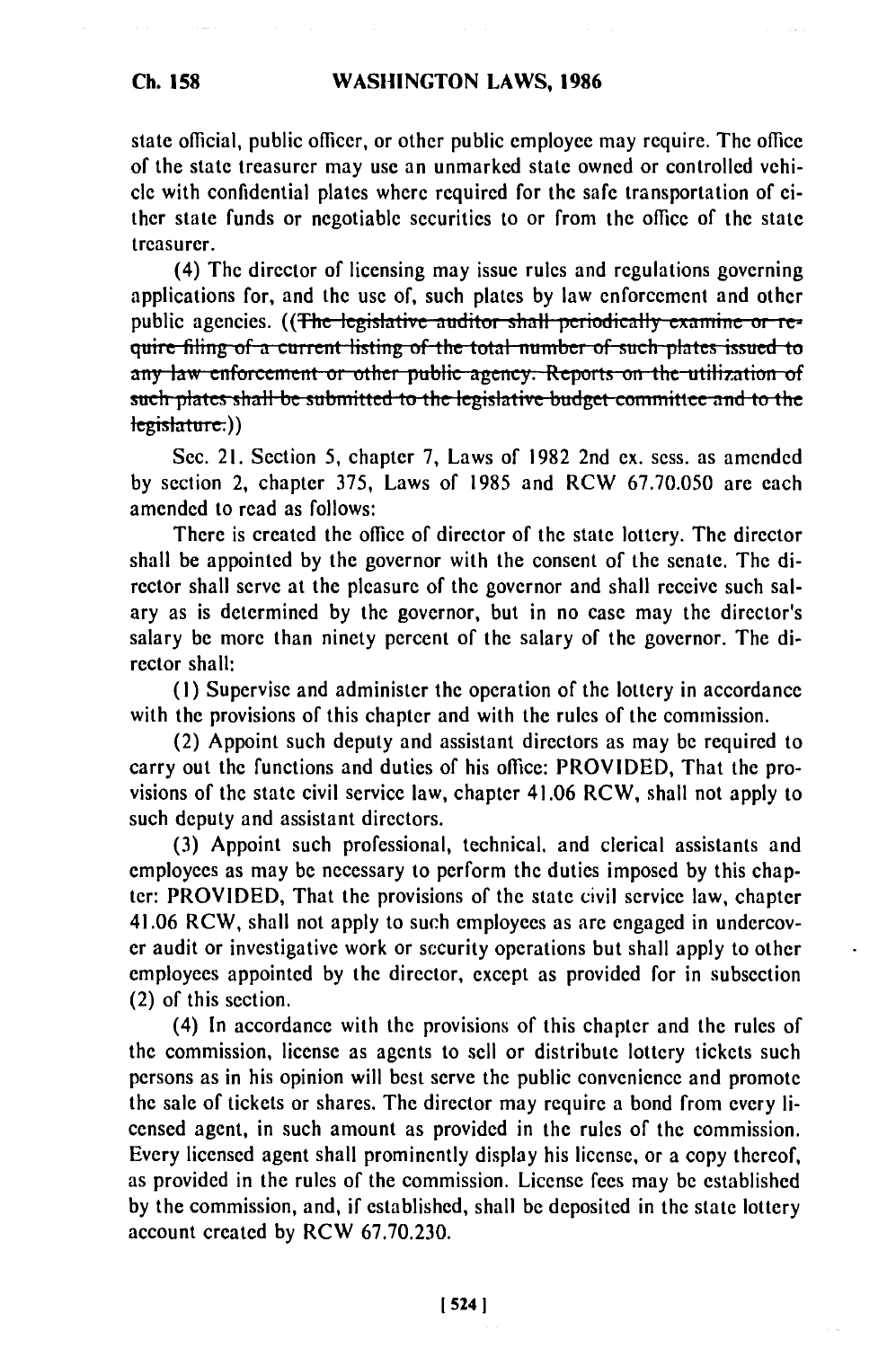**(5)** Confer regularly as necessary or desirable with the commission on the operation and administration of the lottery; make available for inspection by the commission, upon request, all books, records, files, and other information and documents of the lottery; and advise the commission and recommend such matters as he deems necessary and advisable to improve the operation and administration of the lottery.

(6) Subject to the applicable laws relating to public contracts, enter into contracts for the operation of the lottery, or any part thereof, and into contracts for the promotion of the lottery. No contract awarded or entered into by the director may be assigned by the holder thereof except by specific approval of the commission: PROVIDED, That nothing in this chapter authorizes the director to enter into public contracts for the regular and permanent administration of the lottery after the initial development and implementation.

(7) Certify quarterly to the state treasurer((<del>, the legislative budget</del> committee<sub>r</sub>)) and the commission a full and complete statement of lottery revenues, prize disbursements, and other expenses for the preceding quarter.

(8) Publish quarterly reports showing the total lottery revenues, prize disbursements, and other expenses for the preceding quarter, and make an annual report, which shall include a full and complete statement of lottery revenues, prize disbursements, and other expenses, to the governor and the legislature, and including such recommendations for changes in this chapter as the director deems necessary or desirable.

(9) Report immediately to the governor and the legislature any matters which require immediate changes in the laws of this state in order to prevent abuses and evasions of this chapter or rules promulgated thereunder or to rectify undesirable conditions in connection with the administration or operation of the lottery.

(10) Carry on a continuous study and investigation of the lottery throughout the state: (a) For the purpose of ascertaining any defects in this chapter or in the rules issued thereunder by reason whereof any abuses in the administration and operation of the lottery or any evasion of this chapter or the rules may arise or be practiced, (b) for the purpose of formulating recommendations for changes in this chapter and the rules promulgated thereunder to prevent such abuses and evasions, (c) to guard against the use of this chapter and the rules issued thereunder as a cloak for the carrying on of professional gambling and crime, and (d) to insure that this chapter and rules shall be in such form and be so administered as to serve the true purposes of this chapter.

(1I) Make a continuous study and investigation of: (a) The operation and the administration of similar laws which may be in effect in other states or countries, (b) any literature on the subject which from time to time may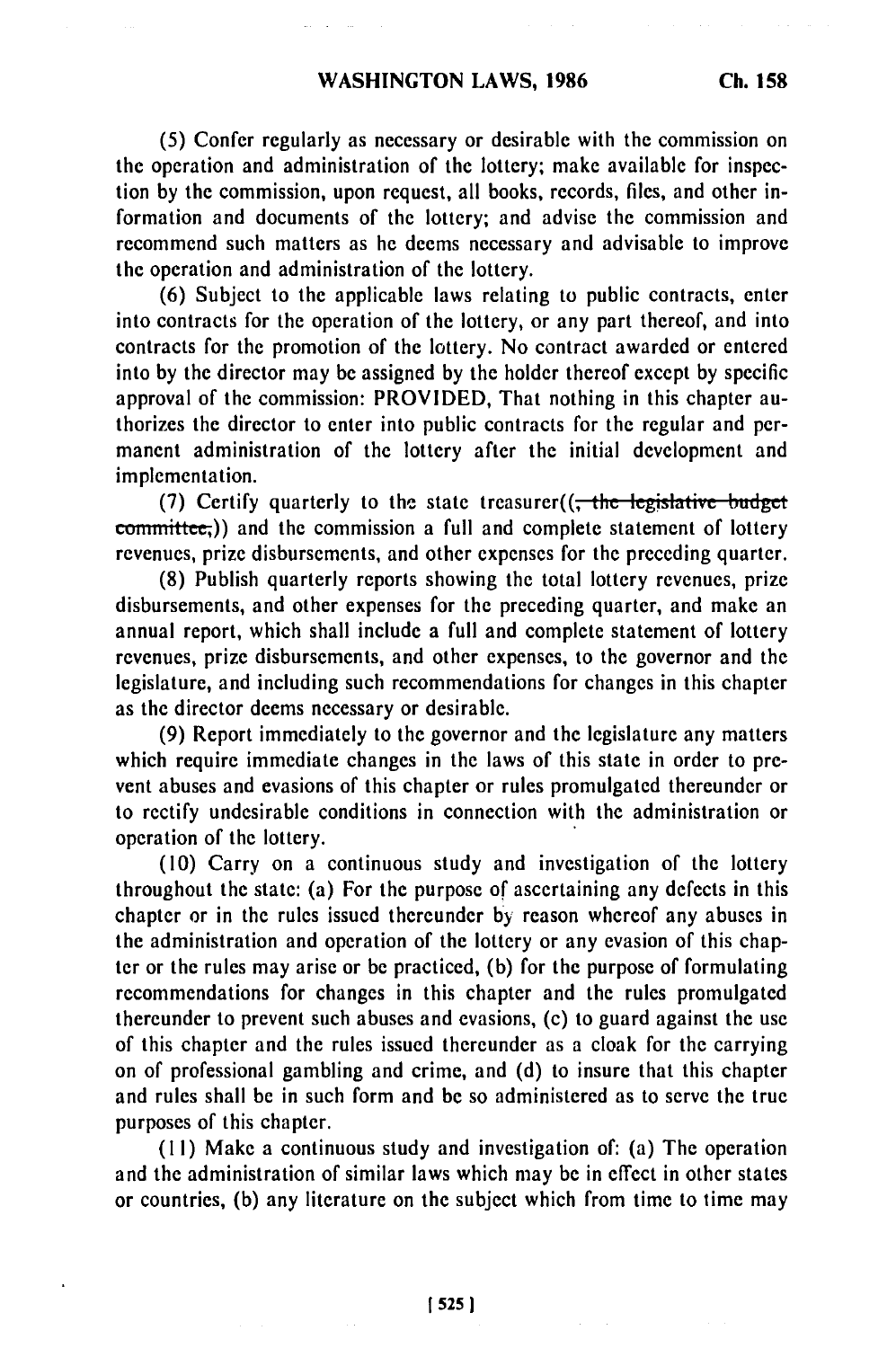**Ch. 158**

be published or available, (c) any federal laws which may affect the operation of the lottery, and (d) the reaction of the citizens of this state to existing and potential features of the lottery with a view to recommending or effecting changes that will tend to serve the purposes of this chapter.

(12) Have all enforcement powers granted in chapter 9.46 RCW.

(13) Perform all other matters and things necessary to carry out the purposes and provisions of this chapter.

Sec. 22. Section 4, chapter 10, Laws of 1973 2nd ex. sess. and RCW 74.04.630 are each amended to read as follows:

The department shall enter into contractual agreements with the United States department of health, education and welfare, consistent with the provisions of Public Laws 92-603 and 93-66, and to be effective January **1,** 1974, for the purpose of enabling the secretary of the department of health, education and welfare to perform administrative functions **of** state supplementation to the national supplemental security income program and the determination of medicaid eligibility on behalf of the state. The department is authorized to transfer and make payments of state funds to the secretary of the department of health, education and welfare as required by Public Laws 92-603 and 93-66: PROVIDED, HOWEVER, That such agreements shall be submitted for review and comment to the social and health services committees of the senate and house of representatives(( $\frac{1}{2}$  and shall be subject to authorization and/or ratification by the legislative budget committee; and such agreements shall not bind the state unless and until such authorization and/or ratification is given: PROVIDED FURTHER, HOWEVER, **That if the authorization and ratification is not given,)). The department of** social and health services shall administer the state supplemental program as established in RCW 74,04.620.

Sec. 23. Section 5, chapter 138, Laws of 1984 and RCW 82.01.135 are each amended to read as follows:

(1) To promote the free flow of information and to promote legislative input in the preparation of forecasts, immediate access to all information relating to economic and revenue forecasts shall be available to the economic and revenue forecast work group, hereby created. Revenue collection information shall be available to the economic and revenue forecast work group the first business day following the conclusion of each collection period. The economic and revenue forecast work group shall consist of one staff member selected by the executive head or chairperson of each of the following agencies or committees:

(a) Department of revenue;

(b) Office of financial management;<br>(c) ((<del>Legislative budget committee;</del>)

**(d))** Legislative evaluation and accountability program committee;

 $((e))$  (d) Ways and means committee of the senate; and

 $((\text{f}f))$  (c) Ways and means committee of the house of representatives.